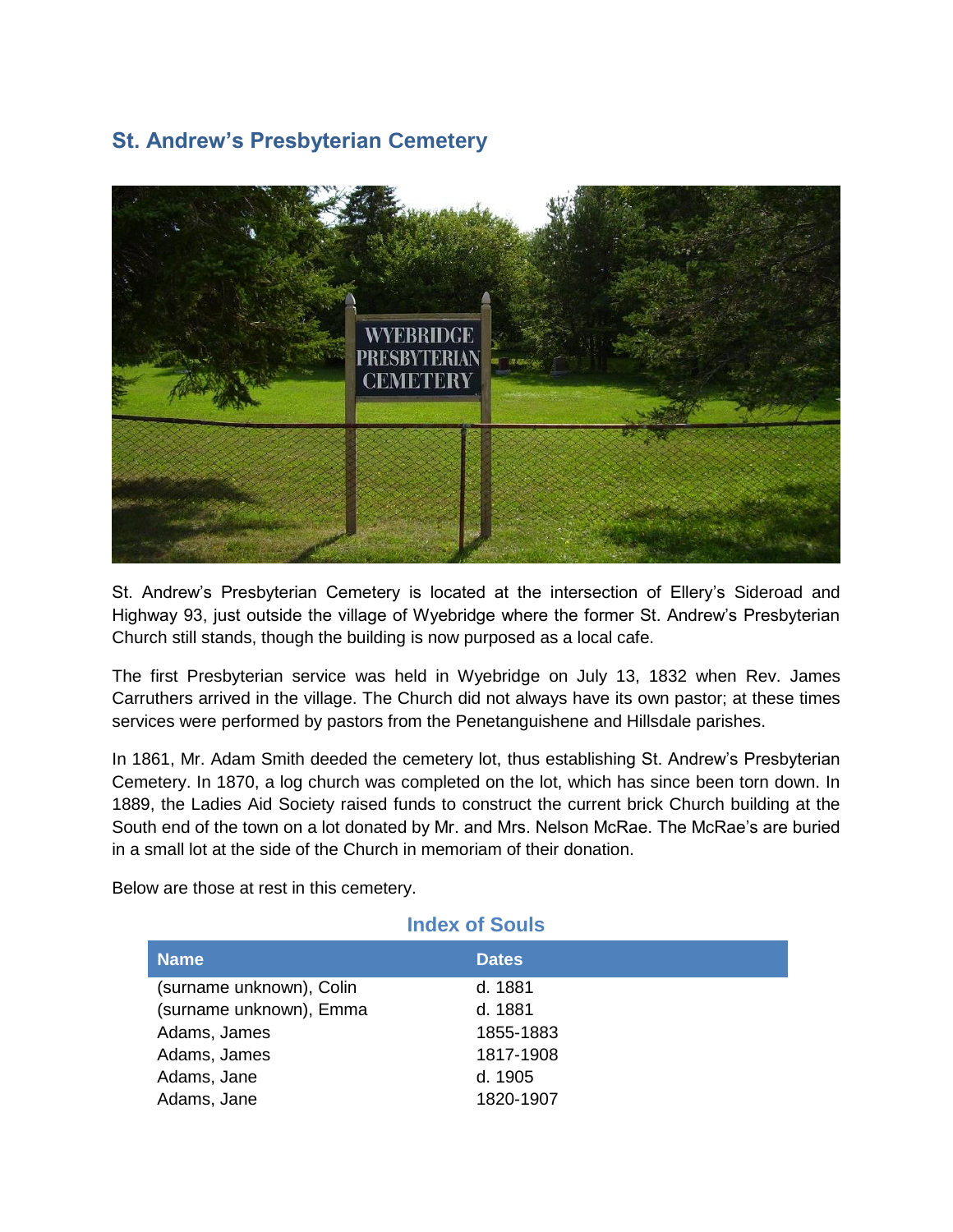Adams, Jennie O. d. 1917 Adams, John 1862-1902 Adams, Margaret 1851-1945 Adams, Martha 1865-1910 Adams, Vera May 1925-2007 Adams, W. Monroe 1899-1985 Adams, William d. 1917 Archer, Alvin 1915-1986 Archer, Harold K. 1918-1977 Archer, Hugh d. 1889 Archer, Mary Jane d. 1880 Arksey, Florence E. d. 1905 Arksey, George A. d. 1907 Arksey, George Alfred 1873-1914 Banks, David L. 1949-2007 Banks, Herbert 1899-1965 Banks, Lorne H. 1926-1987 Beacock, Edith Mary 1903-2005 Bennett, G. Colston 1910-2003 Borland, H. Isobel 1921-2006 Bowman, Elizabeth d. 1880 Boyer, Jack Roy 1954-2002 Boyer, Violet Marie 1924-2009 Brewer, John William 1936-2008 Brown, Sarah J. 1860-1946 Burke, Ellen 1861-1919 Carpenter, Ethel M. 1922-2009 Carruthers, C. James -1925 Carruthers, J. Edwin 1902-1970 Carruthers, Lorne D. 1912-1982 Carruthers, William G. 1886-1951 Charles, Margaret A. 1907-1963 Charles, William 1874-1960 Colville, Ethel d. 1900 Colville, Mary E. 1888-1975 Colville, Wilhelmina 1893-1960 Colville, William J. 1898-1969 Colville, Wm. J. 1865-1950 Copeland, Catherine d. 1881 Copeland, John d. 1914 Cornelisse, Cornelis 1909-2002 Crawford d. 1877 Crawford, Martha E. 1879-1949 Crippin, William Bethel 1922-2001 Crippin, William John 1958-1996 Dormer, Elizabeth N. 1867-1940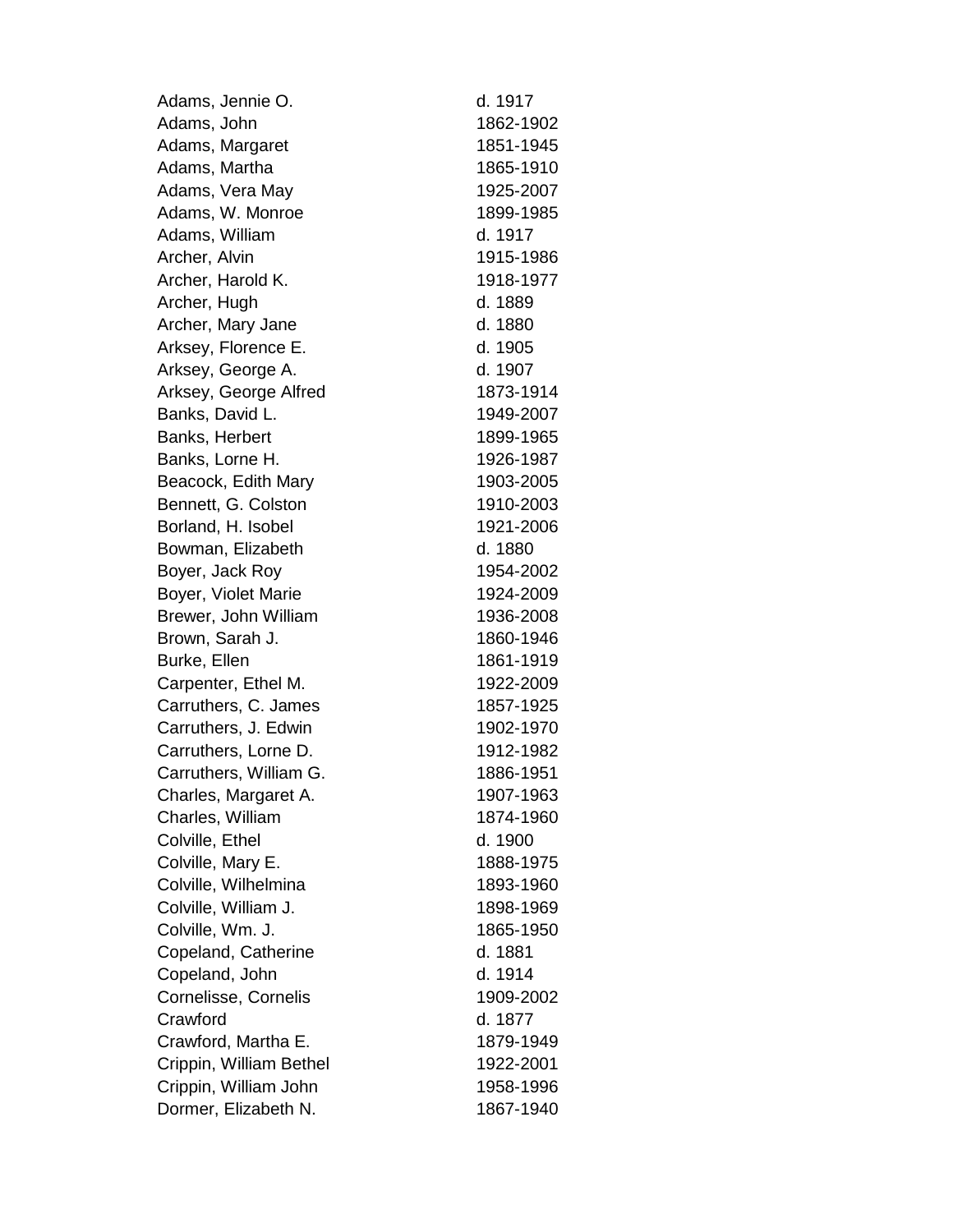Dormer, Emily 1876-1901 Dormer, Martian 1871-1953 Dormer, Susanna 1874-1955 Dormer, William 1869-1945 Dunfield, Eliza d. 1880 Ekins, Cevilla 1846-1946 Elliot, Sarah 1865-1951 French, Shirley M. 1915-1999 Gardiner, Arthur N. 1893-1965 Gardiner, Hiram N. 1857-1927 German, Maud 1876-1951 Graham, Mary Jane d. 1881 Heller, Luise 1914-2002 Herron, Jane d. 1882 Hounsome, Charles 1898-1979 Hounsome, Douglas E. 1924-1930 Hounsome, Ernest Keith 1934-1995 Hounsome, Helen M. 1930-2011 Hounsome, Kenneth C. **d. 1934** Hounsome, Kenneth J. 1907-1984 Hounsome, Sergeant William A. d. 1982 Hurst, Eliz. C. d. 1885 Irwin, Hannah May 1893-1968 Jerman, Mary E. **Warehouse Communist Communist Communist Communist Communist Communist Communist Communist Communist Communist Communist Communist Communist Communist Communist Communist Communist Communist Communist Commu** Johnston, M. Ethel 1898-1974 Jones, William Leonard 1920-2007 Kennedy, Annie d. 1909 Kennedy, Catherine d. 1877 Kennedy, Gilbert d. 1904 Kennedy, Jennett A. d. 1916 Kitching, Alice 1894-1910 Kitching, Alma 1900-1910 Kitching, Don 1934-2010 Kitching, George 1857-1934 Kitching, Mildred 1900-1907 Krauss, Alfred 1913-1995 Leslie, Shirley Y. 1938-1990 Little, Maggie d. 1879 Lummis, Herc 1912-1973 Lummis, Joy C. F. 1905-1992 Lynn, William James d. 1887 MacArthur, Hector d. 1925 MacDonald, A. Burns 1920-1993 MacDonald, Allan d. 1857 MacDonald, Allard 1900-1945 MacDonald, Malcolm M. 1913-2008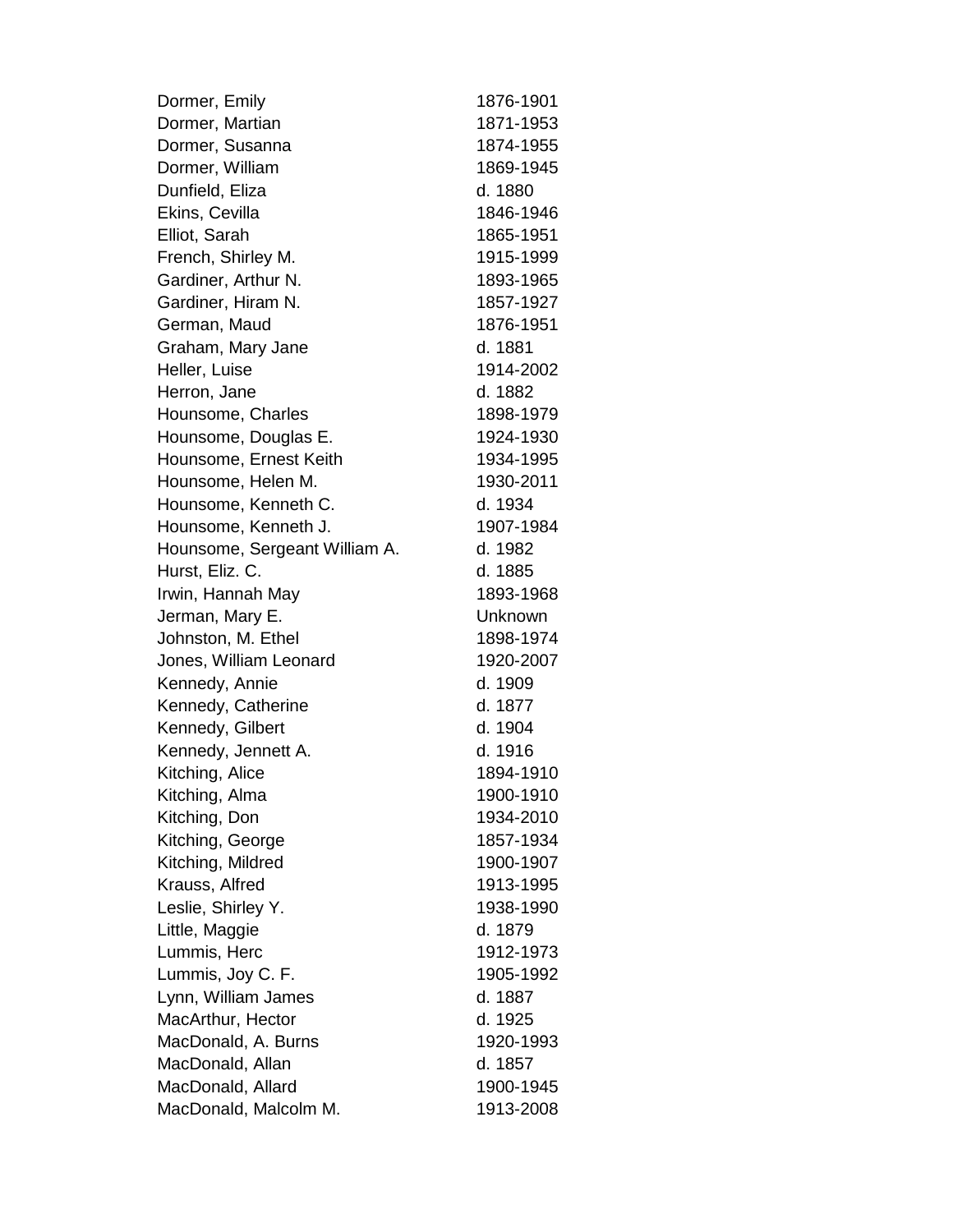MacDonald, T. Ralph 1915-1989 MacDonald, Thos. P. 1860-1942 MacIntosh, Peggy 1881-1956 McArthur, Margaret A. 1867-1923 McClellan, Rachel d. 1939 McCuaig, Catherine 1874-1905 McDonald, Alex d. 185 McDonald, Charlotte 1874-1944 McDonald, Christian 1865-1945 McDonald, Donald 1862-1964 McDonald, Margaret d. 1899 McDonald, Martha d. 1896 McPhadden, Sarah Ann d. 1879 McRae, Annie Florence 1872-1880 McRae, Christina -1914 McRae, Farquhar 1810-1898 McRae, John d. 1883 McRae, Milton Ellison 1870-1872 McRae, Nellie d. 1946 McRae, Nelson 1838-1915 McRae, Peter d. 1873 Miller, Margaret 1847-1927 Munroe, Catherine 1829-1926 Munroe, Katie -1944 Murdock, Edith T. d. 1891 Murdock, Hugh d. 1890 Nichols, D. Harold 1924-2013 Nichols, D.H. d. 1946 Nimmo, Jane d. 1882 Pardon, Myrna E. 1936-2008 Parker, Alfred d. 1910 Parker, Boyd 1888-1926 Parker, Boyd 1924-1926 Parker, Edith 1916-1988 Parker, George 1872-1936 Parker, George Wm. 1908-2001 Parker, William G. 1901-1978 Peterkin, Marion 1911-2008 Phillips, David Nelson 1955-2011 Phillips, Nellie d. 1885 Rankin, Agnes -1932 Rankin, Charles 1839-1907 Rankin, Ella d. 1914 Rankin, G. Alfred 1885-1966 Rankin, George 1881-1938 Rankin, Gertrude 1983-1975